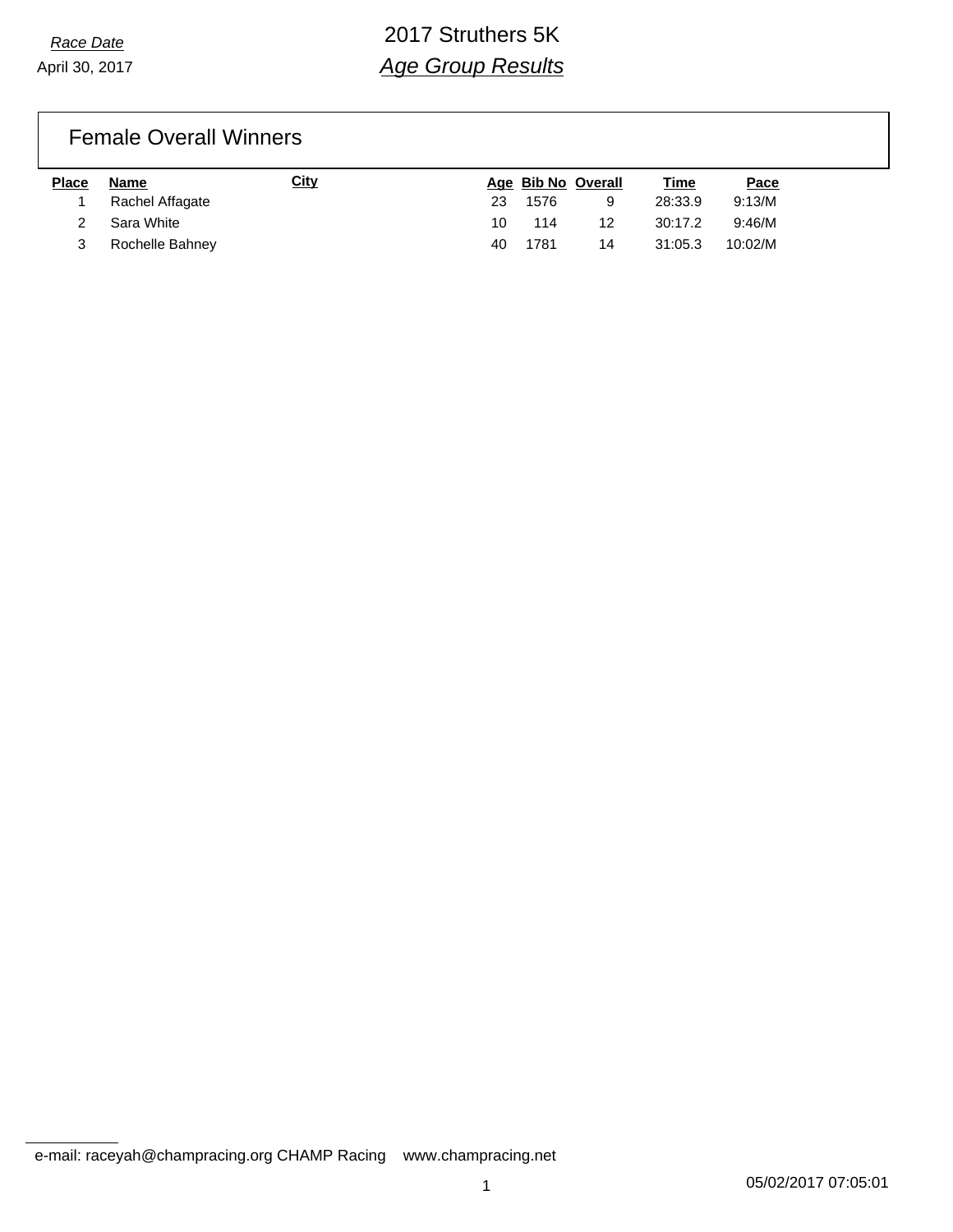April 30, 2017

# *Race Date* 2017 Struthers 5K *Age Group Results*

|              | Female 25 to 34           |      |                                       |                 |                 |
|--------------|---------------------------|------|---------------------------------------|-----------------|-----------------|
| <b>Place</b> | Name<br>Stephanie Putzier | City | Age Bib No Overall<br>19<br>121<br>30 | Time<br>35:37.5 | Pace<br>11:29/M |
|              | Female 35 to 44           |      |                                       |                 |                 |
| <b>Place</b> | Name<br>Diane Marshall    | City | Age Bib No Overall<br>15<br>264<br>43 | Time<br>31:18.3 | Pace<br>10:06/M |

e-mail: raceyah@champracing.org CHAMP Racing www.champracing.net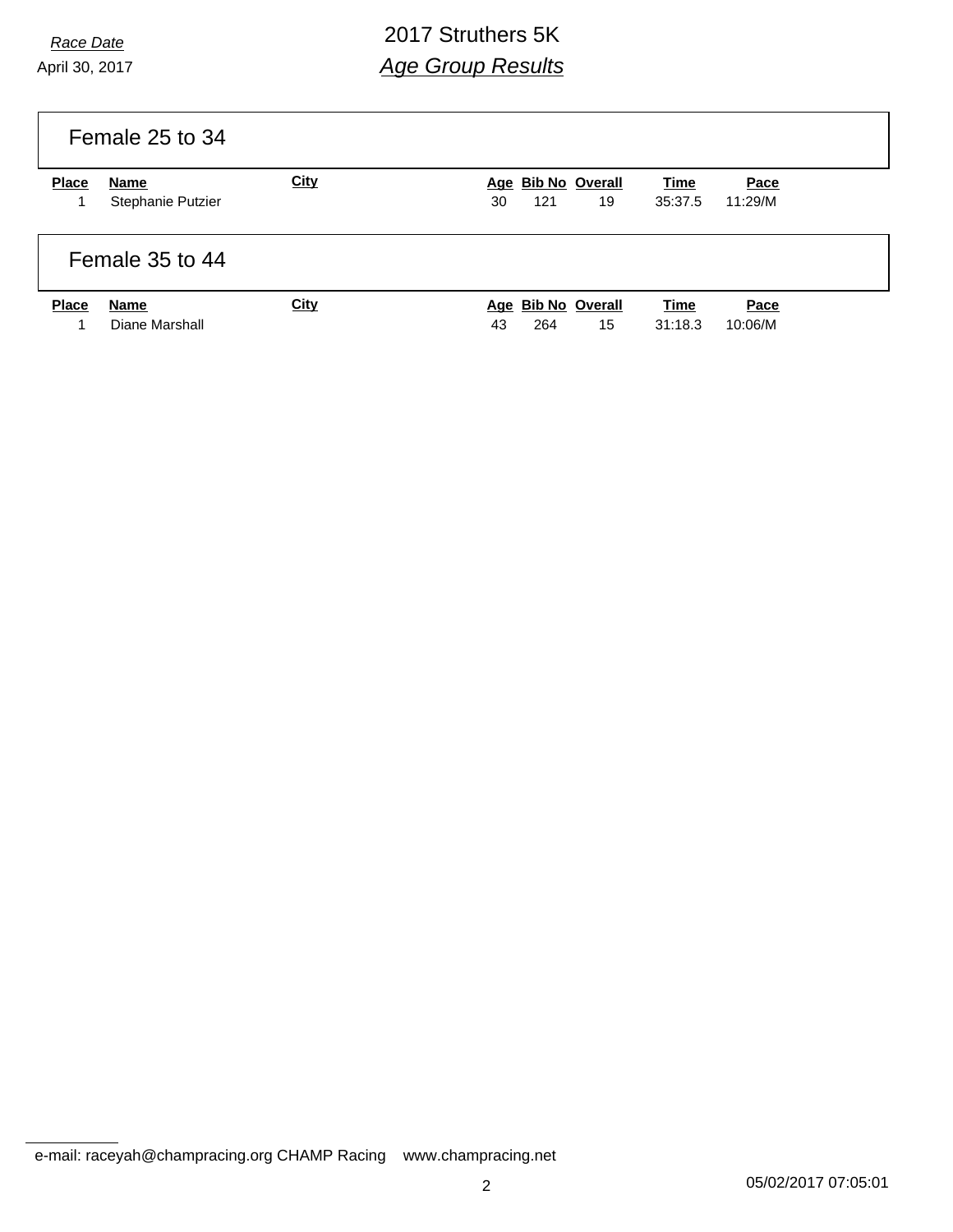April 30, 2017

# *Race Date* 2017 Struthers 5K *Age Group Results*

Male Overall Winners

| Place | Name         | City |    |      | Age Bib No Overall | Time    | <u>Pace</u> |
|-------|--------------|------|----|------|--------------------|---------|-------------|
|       | James Wolfe  |      | 15 | 1616 |                    | 22:43.7 | 7:20/M      |
|       | Lou Mateo    |      | 38 | 64   |                    | 24:51.1 | 8:01/M      |
|       | Zakir Baraka |      | 38 | 229  |                    | 25:40.3 | 8:17/M      |

e-mail: raceyah@champracing.org CHAMP Racing www.champracing.net